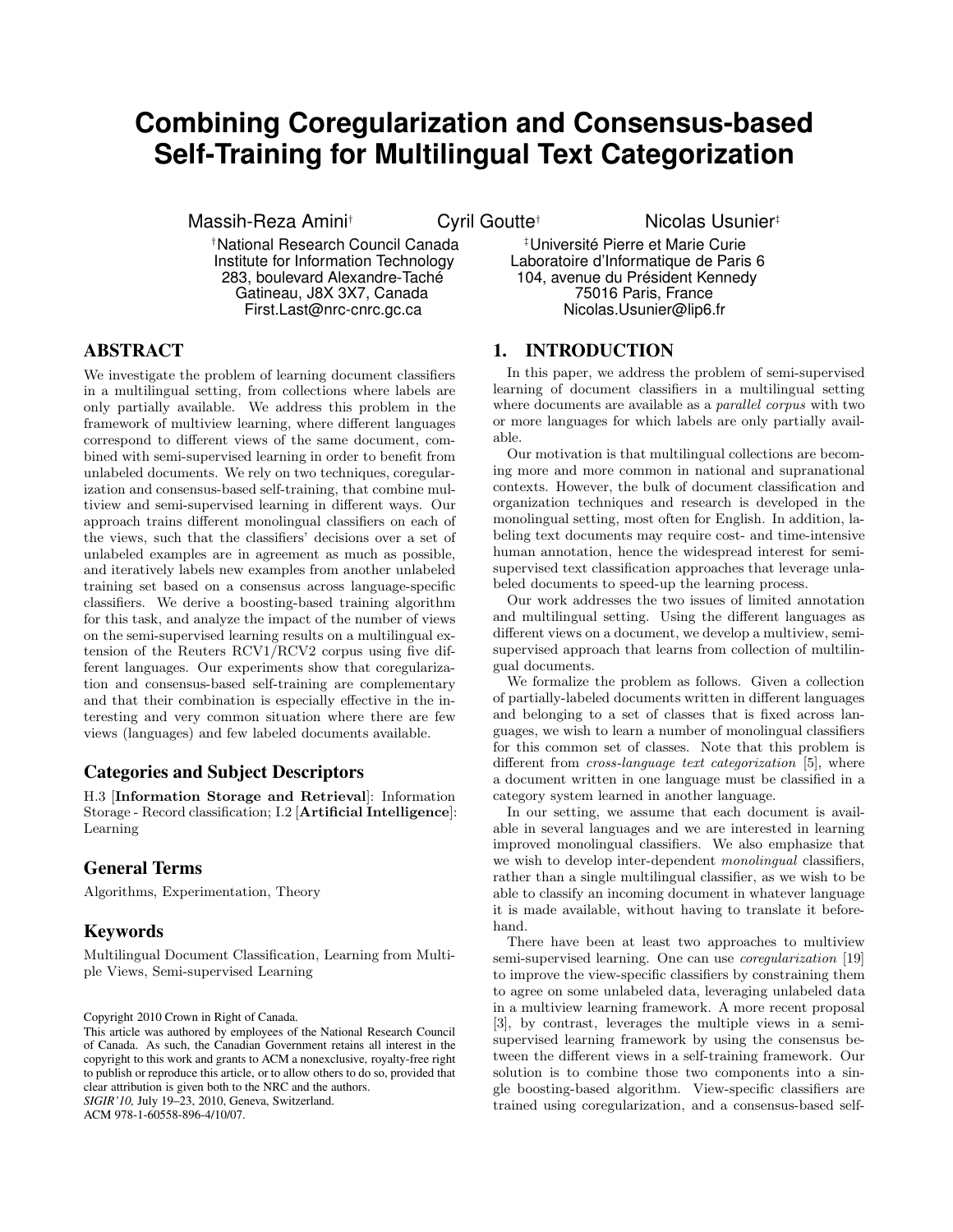training process iteratively labels unlabeled examples on which the view-specific classifiers agree.

Using a large publicly available corpus of multilingual documents extracted from the Reuters RCV1 and RCV2 corpora, we show that our approach consistently improves over both coregularization and self-training taken in isolation. We also analyze the conditions in which the combination is most profitable. It turns out that adding coregularization to consensus-based self-training helps most when there are few languages and few documents available. This is a particularly interesting setting when resources are limited, and corresponds in particular to the common situation of bilingual data.

In the next section, we position our work with respect to the state of the art. In Section 3, we then present the problem of multiview semi-supervised learning for multilingual text classification. Section 4 describes the boosting-based algorithm we developed to obtain the language-specific classifiers. In Section 5, we present experimental results obtained with our approach on a subcollection of the Reuters RCV1/RCV2 corpus. Finally, in Section 6 we discuss the outcomes of this study and give some pointers to further research.

# 2. RELATION TO STATE-OF-THE-ART

Document classification has been a very popular application domain for Machine Learning algorithms, and in particular for multiview [7] and semi-supervised learning [16, 12]. The setting of *multilingual* document classification, however, has been much less studied so far [1, 2].

Interestingly, the original work on *co-training* [7] introduced both multiview *and* semi-supervised learning on a document classification task. Since then, both fields have developed greatly but mostly independently. Semi-supervised learning approaches include generative approaches, densitybased or graph-based approaches (cf. [9] for an overview). Multiview learning techniques include *multiple kernel learning* [4] and techniques relying on kernel Canonical Correlation Analysis [11].

Some recent work more in line with the original co-training approach have introduced *coregularization* [19, 8], where classifiers are learnt in each view using a multiview regularizer that constrains predictions made in each view to be as similar as possible.

When this multiview regularizer is computed on unlabeled data, this provides a way to perform semi-supervised learning in a multiview setting. More recently, a semi-supervised multiview approach has been developed [3] where classifiers are learned on each view using standard single view training, but unlabeled examples are iteratively labeled in a *selftraining* manner using the consensus across the views. The multiview consensus ensures higher confidence in the labeling, which yields improved semi-supervised learning rates.

Our work analyses and illustrates the combination of these two techniques. We use a coregularization component similar to [19, 8], with the key difference that instead of the coregularized least squares, we penalize disagreement using a Kullback-Leibler divergence which has a more natural interpretation in the context of probabilistic classifier outputs. In addition, it allows us to develop a novel boosting-based algorithm for solving the coregularized multilingual classification problem.

We combine this coregularized learning with a consensusbased self-training framework similar to [3] where unlabeled documents are iteratively labeled using the consensus prediction across the multiple views.

As both coregularization and consensus-based self-training use multiview information and unlabeled data for training, the key question we address is to see whether the two techniques can be complementary and improve on each other, as opposed to being completely redundant. We also investigate in which conditions such a complementarity may be exploited. We are particularly interested in the effects of coregularization in the common situation where the number of views is small (eg bilingual documents) and few labeled data are available.

#### 3. FRAMEWORK

We consider V input spaces  $\mathcal{X}_v \subset \mathbb{R}^{d_v}; \forall v \in \{1, ..., V\}$ , and an output space Y. We take  $\mathcal{Y} = \{-1, +1\}$  since we restrict our presentation to binary classification. Each *multiview document*  $\mathbf{x} \in \mathcal{X}_1 \times ... \times \mathcal{X}_V$  is a sequence

$$
\mathbf{x} \stackrel{\text{\tiny def}}{=} (x^1, ..., x^V)
$$

where each *view*  $x^v$  provides a representation of the same document in a different vector space  $\mathcal{X}_v$ . In the seminal work on *co-training* [7], web pages are represented by either their textual content (first view) or anchor text pointing to them (second view). In our setting of multilingual classification, each view is the textual representation in a different language. Although typically one of the views is the original version of the document and the others are its translations, we never rely on this information and treat all views equally. Note that in this framework all views of each document are present simultaneously, hence we deal with multilingual text classification in a *parallel corpus*.

We further assume that we have a labeled training set  $\mathcal{Z}_{\ell} = \{(\mathbf{x}_i, y_i)|i \in \{1, ..., l\}\}\$ and a possibly much larger set of unlabeled training data that we split into two parts denoted respectively by  $X_{\mathcal{U}}^1 = {\mathbf{x}_{l+i}|i \in \{1, ..., m_1\}\}\$  and  $X_{\mathcal{U}}^2 = {\mathbf{x}_{l+m_1+i}|i \in \{1, ..., m_2\}}$ . Our goal is to obtain V binary classifiers  $\{h_v: \mathcal{X}_v \to \{-1,1\}|v \in \{1,..,V\}\}\)$ , working each on one view, such that the predictive performance as estimated for example from a test set is optimized. Note that by construction, the label for a given document is the same for all views.

## 4. MODEL

We iteratively learn each classifier  $h_v$ ,  $\forall v \in \mathcal{V}$ , while keeping fixed the classifiers for the other views,  $h_u, u \in \mathcal{V} \wedge u \neq v$ , by optimizing the loss

$$
\mathcal{L}(h_v, \mathcal{Z}_{\ell}, X_{\mathcal{U}}^1, \lambda) = \mathcal{C}(h_v, \mathcal{Z}_{\ell}) + \frac{\lambda}{V - 1} \sum_{u=1, u \neq v}^{V} d(h_v, h_u, X_{\mathcal{U}}^1),
$$
\n(1)

where  $\mathcal{C}(h_v, \mathcal{Z}_\ell)$  is the (monolingual) cost of  $h_v$  on the labeled training set  $\mathcal{Z}_{\ell}$ ,  $d(h_v, h_u, X_{\mathcal{U}}^1)$  measures the divergence between the two classifiers  $h_v$  and  $h_u$  on the unlabelled documents in  $X^1_{\mathcal{U}}$ , and  $\lambda$  is a discount factor which modulates the influence of the disagreement cost on the optimization.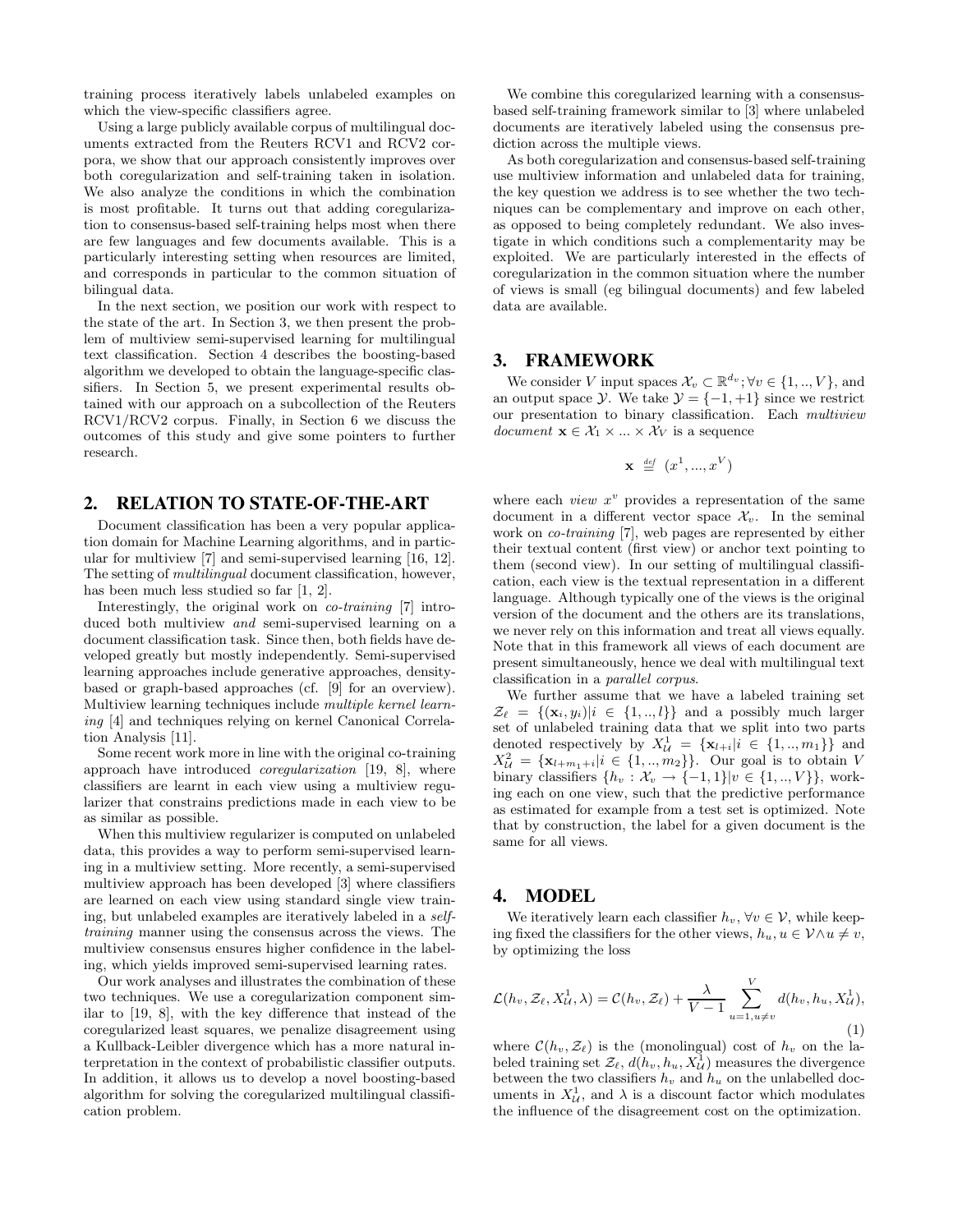For the monolingual cost, we consider the standard misclassification error:

$$
\mathcal{C}(h_v, \mathcal{Z}_\ell) = \frac{1}{l} \sum_{i=1}^l [y_i h_v(x_i^v) \leq 0],
$$

where  $\llbracket \pi \rrbracket$  is equal to 1 if the predicate  $\pi$  is true, and 0 otherwise. As this cost is non-continuous and non-differentiable, it is typically replaced by an appropriate convex and differentiable proxy. Following standard practice in Machine Learning algorithms, we replace  $[z \leq 0]$  by the upper bound  $a \log(1+e^{-z})$ , with  $a = (\log 2)^{-1}$ . The monolingual misclassification cost becomes:

$$
\mathcal{C}(h_v, \mathcal{Z}_\ell) = \frac{1}{l} \sum_{i=1}^l a \log(1 + \exp(-y_i h_v(x_i^v))),
$$

Assuming that each classifier output may be turned into a posterior class probability, we measure the disagreement between the output distributions for each view using the Kullback-Leibler (KL) divergence. Using the sigmoid function  $\sigma(z) = (1 + e^{-z})^{-1}$  to map the real-valued outputs of the functions  $h_v$  and  $h_u$  into a probability, and assuming that the *reference* distribution is the output of the classifier learned on the other views,  $h_u, u \in \{1, ..., V\} \wedge u \neq v$ , the disagreement  $d(h_v, h_u, X^1_{\mathcal{U}})$  becomes

$$
d(h_v, h_u, X_{\mathcal{U}}^1) = \frac{1}{m_1} \sum_{i=1}^{m_1} kl(\sigma(h_u(x_{l+i}^u))||\sigma(h_v(x_{l+i}^v))),
$$

where for two binary probabilities  $p$  and  $q$ , the KL divergence is defined as:

$$
kl(p||q) = p \log \left(\frac{p}{q}\right) + (1-p) \log \left(\frac{1-p}{1-q}\right)
$$

There are two reasons for choosing the KL divergence: first, it is the natural equivalent in the classification context of the  $l_2$  norm used for regression in previous work on coregularization [19, 8, 18]; second, it allows the derivation of a boosting approach for minimizing the local objective function (1), as described in the following section.

#### 4.1 A view-specific boosting-like algorithm

In order to learn the classifier  $h_v$  for view v, we need to minimize

$$
\mathcal{L}(h_v, \mathcal{Z}_{\ell}, X_{\mathcal{U}}^1, \lambda) = \frac{1}{l} \sum_{i=1}^l a \log(1 + \exp(-y_i h_v(x_i^v))) + \frac{\lambda}{(V-1)m_1} \sum_{i=1}^{m_1} \sum_{u=1, u \neq v}^V k l(\sigma(h_u(x_{l+i}^u)) || \sigma(h_v(x_{l+i}^v))) \quad (2)
$$

We show how the loss-minimization of (2) is equivalent to the minimization of a Bregman distance. This equivalence will allow us to employ the boosting-like parallel-update optimization algorithm proposed by [10] to learn a linear classifier  $h_v: x^v \mapsto \langle \beta_v, x^v \rangle$  minimizing (2).

A Bregman distance  $B_F$  of a convex, continuously differentiable function  $F : \Omega \to \mathbb{R}$  on a set of closed convex set  $\Omega$ is defined as

$$
\forall p, q \in \Omega, B_F(p||q) \stackrel{\text{def}}{=} F(p) - F(q) - \langle \nabla F(q), (p-q) \rangle.
$$

One optimization problem arising from a Bregman distance is to find a vector  $p^* \in \Omega$ , closest to a given vector  $q_0 \in \Omega$  with respect to  $B_F$ , under the set of linear constraints  $\{p \in \Omega \mid p^t M_v = \tilde{p}^t M_v\},\$  where  $\tilde{p} \in \Omega$  is a specified vector and  $M_v$  is a  $n \times d$  matrix, with n the number of examples in the training set and  $d$  the dimension of the problem.<sup>1</sup>

Defining the Legendre transform as

$$
L_f(q, M_v \beta_v) \stackrel{\text{def}}{=} \underset{p \in \Omega}{\text{argmin}} (B_F(p||q) + \langle M_v \beta_v, p \rangle),
$$

the dual optimization problem can be stated as finding a vector q in the closure  $\overline{Q}$  of the set  $Q = \{L_F(q, M_v\beta_v)|\beta \in$  $\mathbb{R}^p$ , for which  $B_F(\tilde{p}||q)$  is the lowest, under the set of linear constraints  $\{q \in \Omega | q^t M_v = \tilde{p}^t M_v \}.$ 

It has been shown that both of these optimization problems have the same unique solution [14]. Moreover, [10] have proposed a single parallel-update optimization algorithm to find this solution in the dual form.

They have further shown that their algorithm is a general procedure for solving problems which aim to minimize the exponential loss, like in Adaboost, or a log-likelihood loss, like in logistic regression. Indeed, they showed the equivalence of these two loss minimization problems in terms of Bregman distance optimization.

In order to apply the boosting algorithm proposed by [10], we have to define a continuously differentiable function  ${\cal F}$ such that by properly setting  $\Omega$ ,  $\tilde{p}$ ,  $q_0$  and  $M_v$ , the Bregman distance  $B_F(0||L_F(q_0, M_v\beta_v))$  is equal to Eq. (2). Following [10], we choose:

$$
\forall p \in \Omega = [0, 1]^n, F(p) = \sum_{i=1}^n \alpha_i^v (p_i \log p_i + (1 - p_i) \log (1 - p_i)),
$$

where  $\alpha_i^v$  are non-negative real-valued weights associated to examples  $x_i^v$ .

This definition yields that  $\forall p, q \in \Omega \times \Omega$ :

$$
B_F(p||q) = \sum_{i=1}^n \alpha_i^v \left(p_i \log \left(\frac{p_i}{q_i}\right) + (1-p_i) \log \left(\frac{1-p_i}{1-q_i}\right)\right)
$$
\n(3)

and, 
$$
\forall i, L_F(q, z)_i = \frac{q_i e^{-\frac{z_i}{\alpha_i^0}}}{1 - q_i + q_i e^{-\frac{z_i}{\alpha_i^0}}}
$$
 (4)

Using Equations (3) and (4), and setting  $q_0 = \frac{1}{2}\mathbf{1}$ , the vector with all components set to  $\frac{1}{2}$ , and  $M_v$  the matrix such that  $\forall i, j, (M_v)_{ij} = \alpha_i^v y_i x_{ij}^v$ ,<sup>2</sup> the Bregman distance in Equation (3) writes:

$$
B_F(0||L_F(q_0, M_v \beta_v)) = \sum_{i=1}^n \alpha_i^v \log(1 + e^{-y_i \langle \beta_v, x_i^v \rangle}). \quad (5)
$$

<sup>&</sup>lt;sup>1</sup>We have deliberately set the number of examples to  $n$  as in our equivalent rewriting of the minimization problem the latter is not exactly  $m_1$ .<br><sup>2</sup>All vectors  $\forall i \in \{1,..,n\}, \alpha_i y_i x_i^v$  should be normalized in

order to respect the constraint  $M_v \in [-1,1]^{n \times d}$ .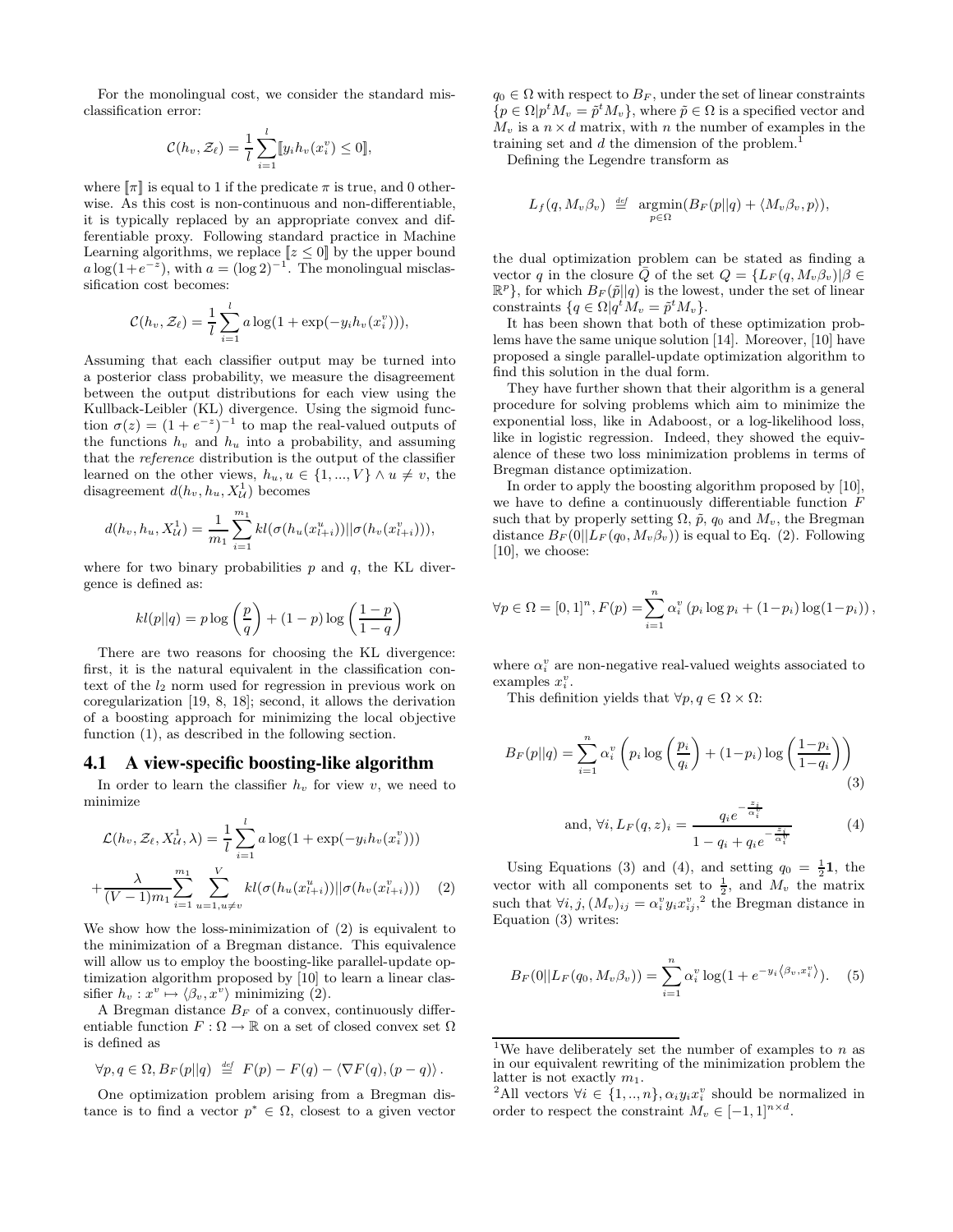**Algorithm 1:** Parallel-update optimization algorithm

**Input** : Matrix  $\forall v, M_v \in [-1, 1]^{n \times d}$ . **Initialize:** Let  $\forall v, \beta_v \leftarrow 0$ **for**  $v = 1, ..., V$  **do for**  $t = 1, 2, ...$  **do**<br> **d** Let  $q^{(t)}$  be the solution of  $L_F(q_0, M_v \beta_v^{(t)})$ ; Let  $q^{(t)}$  be the solution of  $L_F(q_0, M_v \beta_v^{(t)})$ ; **for**  $j = 1, ..., d$  **do**  $W_{v,j}^{(t)^+} \leftarrow \sum_{i:sign((M_v)_{ij})=+1} q_i^{(t)} |(M_v)_{ij}|;$  $W_{v,j}^{(t)} \leftarrow \sum_{i:sign((M_v)_{ij})=-1} q_i^{(t)} |(M_v)_{ij}|;$  $\delta_{v,j}^{(t)} \leftarrow \frac{1}{2} \log \left( \frac{W_{v,j}^{(t)^+}}{W_{v,j}^{(t)^-}} \right);$ **end**  $\beta_v^{(t+1)} \leftarrow \beta_v^{(t)} + \delta_v^{(t)};$ **end end**

**Output** :  $\forall v$ , the sequence  $\beta_v^{(1)}, \beta_v^{(2)}, \dots$  verifying

$$
\lim_{t \to \infty} B_F(0||L_F(q_0, M_v \beta_v^{(t)})) = \inf_{\beta_v \in \mathbb{R}^d} B_F(0||L_F(q_0, M_v \beta_v))
$$

By developing Eq. (2), we get:

$$
\mathcal{L}(h_v, \mathcal{Z}_{\ell}, X_{\mathcal{U}}^1, \lambda) = K + \frac{1}{l} \sum_{i=1}^l a \log(1 + \exp(-y_i h_v(x_i^v))) +
$$

$$
\frac{\lambda}{(V-1)m_1} \sum_{i=1}^{m_1} \sum_{u=1, u \neq v}^{V} \sigma(h_u(x_{l+i}^u)) \log(1 + e^{-h_v(x_{l+i}^v)}) +
$$

$$
\frac{\lambda}{(V-1)m_1} \sum_{i=1}^{m_1} \sum_{u=1, u \neq v}^{V} (1 - \sigma(h_u(x_{l+i}^u))) \log(1 + e^{h_v(x_{l+i}^v)}) \tag{6}
$$

where K is a constant which does not depend on  $h_v$ .

In order to make Eq. (6) identical to Eq. (5) (up to a constant), we create, for each unlabeled document  $x_i^v \in X_{\mathcal{U}}^1$ , two examples  $(x_i^v, +1)$  and  $(x_i^v, -1)$  (which makes  $n = l + 1$  $2m_1$ , and set the weights as follows:

$$
\alpha_i^v = \begin{cases} \frac{a}{l} & \text{if } \mathbf{x}_i \in \mathcal{Z}_\ell, \\ \frac{\lambda}{(V-1)m_1} \sum_{u=1, u \neq v}^{V} \llbracket y_i = -1 \rrbracket + y_i \sigma(h_u(x_i^u)) \text{ else.} \end{cases}
$$
(7)

As a consequence, minimizing Eq. (2) is equivalent to minimizing  $B_F(0||q)$  over  $q \in \overline{Q}$ , where

$$
Q = \{q \in [0,1]^{l+2m_1} \mid q_i = \sigma(y_i \langle \beta_v, x_i^v \rangle), \beta_v \in \mathbb{R}^{d_v} \}.
$$

This equivalence allows us to adapt the parallel-update optimization algorithm described in [10] to learn each specificview classifier, as described in Algorithm 1.

## 4.2 Coregularized semi-supervised algorithm

We embed the boosting-based coregularized classifier learning inside a self-training framework (cf. [22], Section 3) which relies on consensus across views in order to automatically label documents from an unlabeled document pool  $X^2_u$ .

Each monolingual classifier  $h_v, v \in V$  is first initialized on the supervised monolingual cost alone, then we iteratively **Algorithm 2:** Coregularized semi-supervised Learning

```
\nInput : A set of labeled training examples\nZ_{\ell};\nTwo sets of unlabeled training data\nX_{\mathcal{U}}^1 and X_{\mathcal{U}}^2;\nInitialize: Set\nZ_{\mathcal{U}} \leftarrow \emptyset;\n\forall v, h_v^{(0)} \stackrel{\text{def}}{=} \arg\min_h \mathcal{C}(h, \mathcal{Z}_{\ell});\n\nrepeat\n    for\n    v = 1, ..., V do\n    | Learn\n    h_v^{(t)} = \arg\min_h \mathcal{L}(h, \mathcal{Z}_{\ell} \cup \mathcal{Z}_{\mathcal{U}}, X_{\mathcal{U}}^1, \lambda);\nend\n    t \leftarrow t + 1;\nuntil Convergence of\n    
$$
\Delta(\otimes_{v=1}^V h_v^{(t)}, \mathcal{Z}_{\ell} \cup \mathcal{Z}_{\mathcal{U}}, \lambda) ;
$$
\n    - Let\n    X_{\mathcal{U}} \text{ be the set of unlabeled examples in } X_{\mathcal{U}}^2\n    on which all classifiers agree over the class label of\n    examples\n    ;\n    
$$
-X_{\mathcal{U}}^2 \leftarrow X_{\mathcal{U}}^2 \setminus X_{\mathcal{U}} ;\n    -Z_{\mathcal{U}} \leftarrow \mathcal{Z}_{\mathcal{U}} \cup X_{\mathcal{U}} ;\n    until\n    X_{\mathcal{U}}^2 = \emptyset \text{ or } X_{\mathcal{U}} = \emptyset ;\n    Output : Classifiers\n    h_v, \forall v \in \{1, ..., V\}\n
$$

```

optimize each of the  $h_v$  classifiers while keeping the classifiers for the other views fixed, until the global objective

$$
\Delta(\otimes_{v=1}^V h_v, \mathcal{Z}_{\ell} \cup \mathcal{Z}_{\mathcal{U}}, \lambda) = \sum_{v=1}^V \mathcal{L}(h_v, \mathcal{Z}_{\ell} \cup \mathcal{Z}_{\mathcal{U}}, X_{\mathcal{U}}^1, \lambda) \quad (8)
$$

has reached a (possibly local) minimum.

This alternating optimization of partial cost functions bears similarity with the block-coordinate descent technique [6]. At each iteration, block coordinate descent splits variables into different subsets, the set of the active variables and the sets of inactive ones, then minimizes the objective function along active dimensions while inactive variables are fixed at current values.

Once all language-specific classifiers have been trained we assign class labels to unlabeled examples in  $X^2_{\mathcal{U}}$  for which all mono-lingual classifiers predict the same class label. These newly labeled examples are added to the labeled training set. We then go back to the boosting-based coregularized classifier training using the combined labeled data, and so on until either no remaining unlabeled example can be labeled by consensus, or all unlabeled examples have been labeled. As shown by [3], focusing on functions which agree across several views reduces the complexity of the function class and therefore improves the prediction ability of the resulting model.

Algorithm 2 summarizes this coregularized self-training strategy.

# 5. EXPERIMENTS

We conducted a number of experiments aimed at evaluating how the combination of coregularization and consensusbased self-training can help to take advantage of multilingual unlabeled documents in order to learn efficient classification functions.

# 5.1 Data set

We perform experiments on a publicly available multilingual multiview text categorization corpus extracted from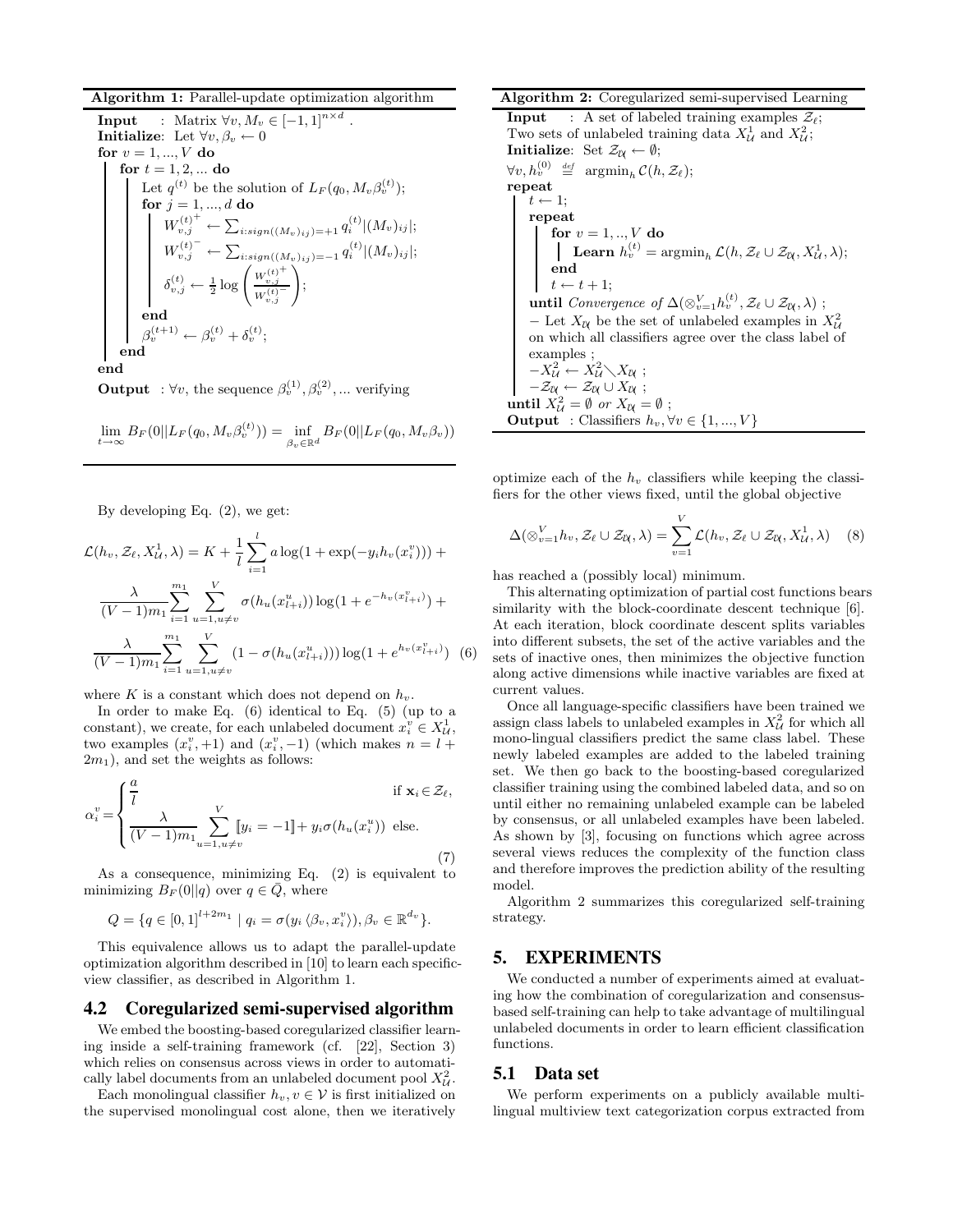| Language | $\#$ docs | Class       | docs<br># |
|----------|-----------|-------------|-----------|
| English  | 18,758    | C15         | 18,816    |
| French   | 26,648    | <b>CCAT</b> | 21,426    |
| German   | 29,953    | F.21        | 13,701    |
| Italian  | 24,039    | <b>ECAT</b> | 19,198    |
| Spanish  | 12,342    | <b>GCAT</b> | 19,178    |
| Total    | 111.740   | M11         | 19.421    |

**Table 1: Number of documents per language (left) and per class (right) in Reuters RCV1/RCV2 subcollection used in our experiments.**

the Reuters  $RCV1/RCV2$  corpus  $[3].^3$  This corpus contains more than 110K documents from 5 different languages, (English, German, French, Italian, Spanish), distributed over 6 classes (Table 1). Documents that originally had more than one of these 6 labels were assigned to the smallest class. We reserved a test split containing 25% of the documents, respecting class and language proportions. Within the training set containing the remaining 75% of documents, we randomly sampled labeled documents  $(\mathcal{Z}_{\ell})$ , and split the remaining unlabeled data into two subsets: one for evaluating the coregularization term  $(X_{\mathcal{U}}^1)$ , and one for the self-training process  $(X_{\mathcal{U}}^2)$ . The motivation for that split is to avoid bias: as coregularization enforces agreement between classifiers, it may yield artificially high consensus for the examples used in the coregularization term.

This corpus of multilingual documents is originally a comparable corpus as it covers the same subset of topics in all languages. In order to produce multiple views for each documents, each original document extracted from the Reuters corpus was translated in all other languages using a phrasebased statistical machine translation system [20]. The indexed translations are part of the corpus distribution.

More precisely, each document is indexed by the text appearing in its title (*headline* tag) and body (*body* tag). As preprocessing, all text is lowercased, digits are mapped to a single digit token, and tokens containing non-alphanumeric characters are removed. For each language, words in a stoplist as well as tokens occurring in less than 5 documents were also filtered out. Documents were then represented as a bag of words, using a TFIDF weighting scheme based on BM25 [17].

Results are evaluated over the test set using the accuracy and the standard  $F_1$  measure [21], which is the harmonic average of precision and recall. The reported performance is averaged over the resulting five language-specific classifiers. In addition, we also averaged over 10 random (train/unlabeled/test) sets of the initial collection.

# 5.2 Experimental setup

To validate the coregularized consensus-based self-training approach described in the previous section, we test the following six classification methods. The first method is a purely supervised technique which does not make use of any unlabeled examples in the training stage. The following methods make use of the multiview and semi-supervised learning approaches in different ways, using coregularization and/or consensus-based self-training separately or in

combination, over different subsets of the unlabeled training documents.

- **Baseline method** [Boost]: This baseline corresponds to a supervised monolingual boosting model optimizing Eq. 2 for  $\lambda = 0$ .
- **Coregularized boosting** [reg-Boost]: Boosting using coregularization on  $X_{\mathcal{U}}^1$ , optimizing Eq. 2 for  $\lambda \neq 0$ . This constrains the supervised monolingual boosting models to achieve high agreement among their predictions on  $X^1_{\mathcal{U}}$ .
- **Boosting with self-training** [Boost-cst]: Boosting using consensus-based self-training, but no coregularization. This is similar in spirit to the iterative co-training algorithm [7]. Given the language-specific classifiers trained on an initial set of labeled examples, we iteratively assign pseudo-labels to the unlabeled examples in  $X^2_{\mathcal{U}}$  for which all classifier predictions agree.
- **SVM with self-training** [SVM-cst]: This is similar to the previous method except that we use the SVM-Perf package [13] to learn each language-specific classifiers instead of boosting. For tuning the hyperparameter C, we first tried the leave-one-out crossvalidation strategy. However, with small training sets we found out that the default  $\left(\frac{1}{l}\sum_{i=1}^{l}||x_i||\right)^{-1}$  gave similar, and in some cases, better results. We therefore used that default  $C$  in all of our experiments.
- **Coregularization+self-training** [reg-Boost-cst]: Coregularized boosting using the consensus-based selftraining: The coregularization term is computed over  $X_d^1$  and self-training iteratively labels documents from  $X_{\mathcal{U}}^{\tilde{2}}$ .
- **Boosting with full self-training** [Boost-cst∗]: In order to determine when the combination of coregularization and self-training is the most useful, we also trained algorithm Boost-cst using all the unlabeled training examples  $X_{\mathcal{U}} = X_{\mathcal{U}}^1 \cup X_{\mathcal{U}}^2$  rather than just those in  $X_{\mathcal{U}}^2$ .

Our aim is to show the gradual effect of each of the multiview and semi-supervised learning approaches on the boosting algorithm, progressing from Boost to reg-Boost and Boost-cst, to reg-Boost-cst. Note that the reg-Boost and Boost-cst algorithms use the two separate unlabeled training subsets in different manners. SVM-cst is the same as Boost-cst using a SVM algorithm instead of Boosting. This will allow us to benchmark the boosting-based algorithm against the state of the art SVM model in a similar framework. Note that adding co-regularization in a SVM implementation requires some significant changes to the underlying code, which is why we do not provide reg-SVM variants. Finally, using all the unlabeled training examples in Boost-cst<sup>∗</sup> and comparing the results to reg-Boost-cst will allow us to uncover the situations in which it is beneficial to combine coregularization and self-training rather than use the latter alone on the combined unlabeled data. This gives an idea of the true benefit brought by coregularization.

<sup>3</sup>http://multilingreuters.iit.nrc.ca/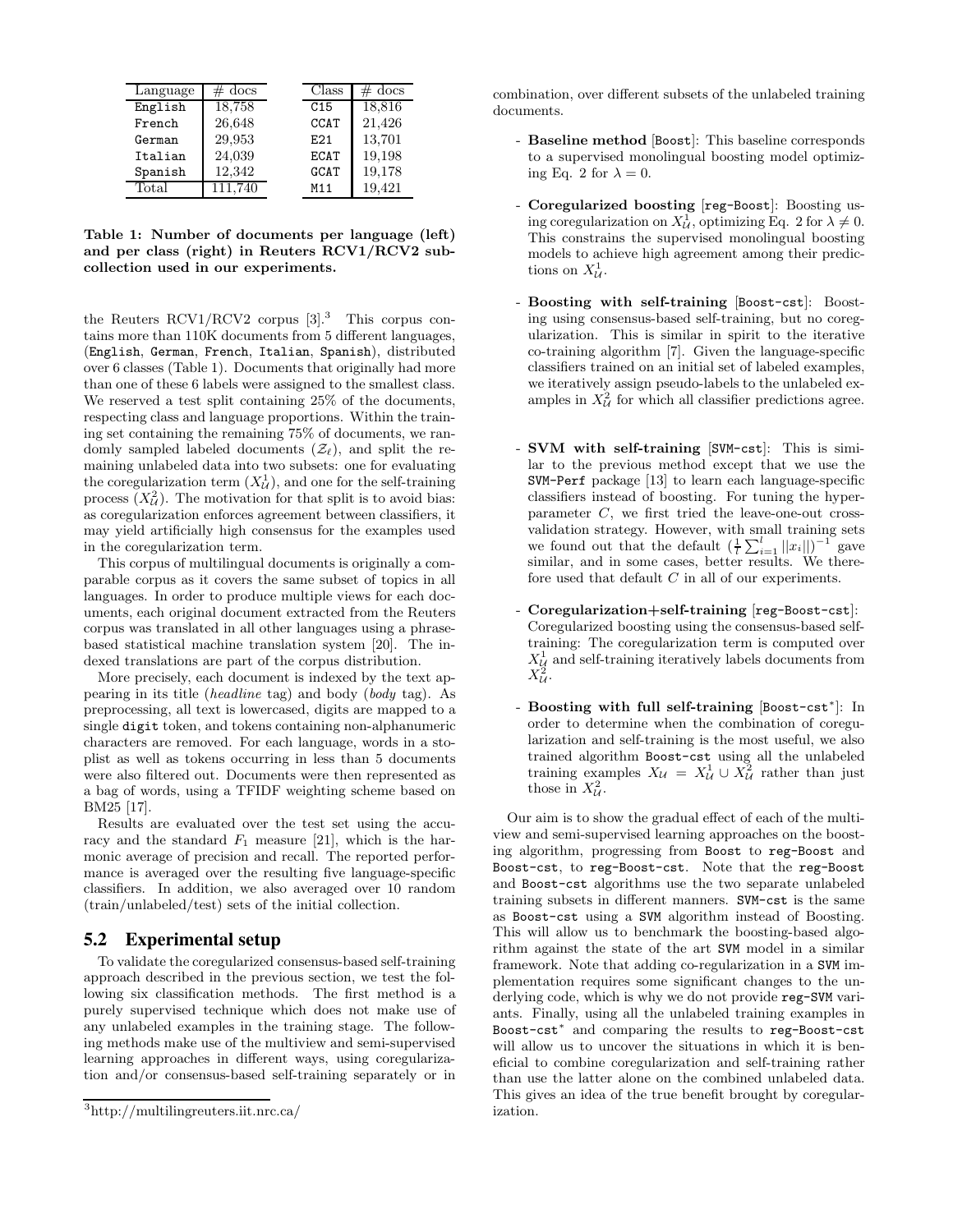Table 2: Test classification accuracy and  $F_1$  of different learning algorithms on the six classes, averaged over 10 **random sets of** 50 **labeled examples per training set. For each class, the best result is in bold, and a** ↓ **indicates a result that is statistically significantly worse than the best, according to a Wilcoxon rank sum test** with  $p < .01$ .

| Strategy           | C15                |                    |                    | CCAT                 |             | E21                |                    | <b>ECAT</b>        |             | GCAT                 |             | M11                |  |
|--------------------|--------------------|--------------------|--------------------|----------------------|-------------|--------------------|--------------------|--------------------|-------------|----------------------|-------------|--------------------|--|
|                    | Acc.               |                    | Acc.               |                      | Acc.        |                    | Acc.               |                    | Acc.        |                      | Acc.        |                    |  |
| Boost              | $0.771+$           | .5064              | $0.662^{+}$        | $0.398^{\downarrow}$ | $0.765^+$   | 0.323 <sup>1</sup> | 0.505 <sup>1</sup> | 0.347 <sup>1</sup> | $0.781^{+}$ | $0.587^{\downarrow}$ | $0.793^{+}$ | 0.586 <sup>1</sup> |  |
| reg-Boost          | $0.793^{+}$        | 0.532 <sup>1</sup> | $0.689^{+}$        | $0.419^{+}$          | $0.783^{+}$ | $0.342^{+}$        | $0.513^{+}$        | $0.372^{+}$        | $0.803^{+}$ | $0.608^+$            | $0.815^{+}$ | $0.611*$           |  |
| Boost-cst          | 0.804 <sup>1</sup> | $0.572^{+}$        | 0.708 <sup>1</sup> | $0.421^{+}$          | $0.794^{+}$ | 0.365 <sup>1</sup> | $0.511^{+}$        | 0.384 <sup>†</sup> | $0.866^+$   | $0.655^+$            | $0.848^{+}$ | $0.668^\downarrow$ |  |
| $SWM - \text{cst}$ | 0.815              | 0.583              | $0.720^{+}$        | 0.438                | $0.800^{+}$ | $0.378^{+}$        | $0.522^{+}$        | $0.395^\texttt{+}$ | $0.873^{+}$ | $0.662^{+}$          | $0.861^{+}$ | 0.676 <sup>1</sup> |  |
| reg-Boost-cst      | 0.823              | 0.595              | 0.748              | 0.449                | 0.815       | 0.394              | 0.542              | 0.408              | 0.895       | 0.687                | 0.883       | 0.693              |  |

## 5.3 Experimental Results

We start our evaluation by analyzing the gains provided by coregularization, the consensus-based self-training and the combination of both, over the baseline boosting algorithm. We measure the classification accuracy and  $F_1$  for a fixed number of labeled and unlabeled examples in the training set. In order to study the role of unlabeled data on the learning behavior we begin our experiments with very few labeled training examples. The size of the labeled training sets in these first experiments is fixed to 50 (an average of 10 per language), with an equal sampling of 25 positive and 25 negative examples in  $\mathcal{Z}_{\ell}$ . For coregularization, results are reported for the best discount factor  $\lambda = 1$ , although as illustrated in Section 5.3.1, results are fairly stable across a wide range of values. We will later investigate the impact on the test performance of the number of labeled examples and the number of views (cf Sections 5.3.3 and 5.3.2).

Table 2 summarizes results obtained by Boost, reg-Boost, Boost-cst, SVM-cst and reg-Boost-cst averaged over five languages and 10 random splits of tests sets for our six main categories. We use bold face to indicate the highest performance rates, and the symbol ↓ indicates that performance is significantly worse than the best result, according to a Wilcoxon rank sum test used at a p-value threshold of 0.01 [15]. From these results it becomes clear that:

- 1. Using the first part of the unlabeled training examples  $(X_{\mathcal{U}}^1)$  to coregularize the boosting algorithm, algorithm reg-Boost always improves over Boost by an average of 2-3 points in  $F_1$ .
- 2. The consensus-based self-training framework implemented in Boost-cst and SVM-cst also improves over the baseline. In addition, it always seems to outperform coregularization (reg-Boost) alone. In this self-training framework, the SVM classifiers SVM-cst tend to outperform the boosting-based classifiers Boost-cst.
- 3. Finally, the combination of coregularization and selftraining (reg-Boost-cst) produces a further improvement of around 1-2 points in  $F_1$  over the best semisupervised result (SVM-cst). The improvement is statistically significant in four classes out of six.

Our analysis of these results is that both coregularization and the consensus-based self-training provide consistent improvements over training independent monolingual classifiers. Both are instances of multiview learning, and both rely in some way on the consensus between classifiers trained on the different views. The question therefore arises as to how redundant these two techniques are? Our experimental results suggest that these techniques are in fact complementary.

The gains provided by adding coregularization to the selftraining boosting-based model is in fact similar to the gain provided by coregularization in the supervised setting, which suggest that the two effects are essentially independent and additive. In order to analyze more finely the situations in which the combination of coregularization and consensusbased self-training is more advantageous, we compared all the algorithms, including Boost-cst<sup>∗</sup>, for different numbers of languages and different amounts of labeled documents. These results are reported in Section 5.3.2 and 5.3.3, right after we address the issue of the discount factor  $\lambda$ .

#### *5.3.1 The effect of the coregularization factor* λ

We analyze the influence of the discount factor  $\lambda$  on the performance of reg-Boost-cst for varying amounts of labeled training data.<sup>4</sup> The results obtained on class E21 are presented in Figure 1. Note that  $\lambda$  controls the relative importance of the unlabeled data in the coregularization (with  $\lambda = 0$  corresponding to no regularization). Figure 1 shows that unlabeled examples become relatively less important as more labeled data is available: as the amount of labeled training data increases from 50 to 300, the optimal discount factor  $\lambda$  moves away from 1.

We recall that for  $\lambda = 1$ , unlabeled data plays the same role in the training procedure as labeled data.

Note also that in all cases, the performance of the resulting classifiers seems relatively stable for a wide range of values of  $\lambda$ . This suggests that the results are not overly sensitive to a precise choice of discount factor  $\lambda$ .

#### *5.3.2 The value of labeled data*

We also analyze the behavior of the various algorithms for growing initial amounts of labeled data in the training set. Figure 2, illustrates this by showing the  $F_1$  measures on classes CCAT and ECAT with respect to the number of labeled documents in the initial labeled training set  $\mathcal{Z}_{\ell}$ . For all labeled data sizes, the proportion of negative/positive examples is maintained at 50%. As expected, all performance curves increase monotonically with respect to the additional

<sup>4</sup>We always maintain the proportion of positive/negative documents in the labeled training set to 50%/50%.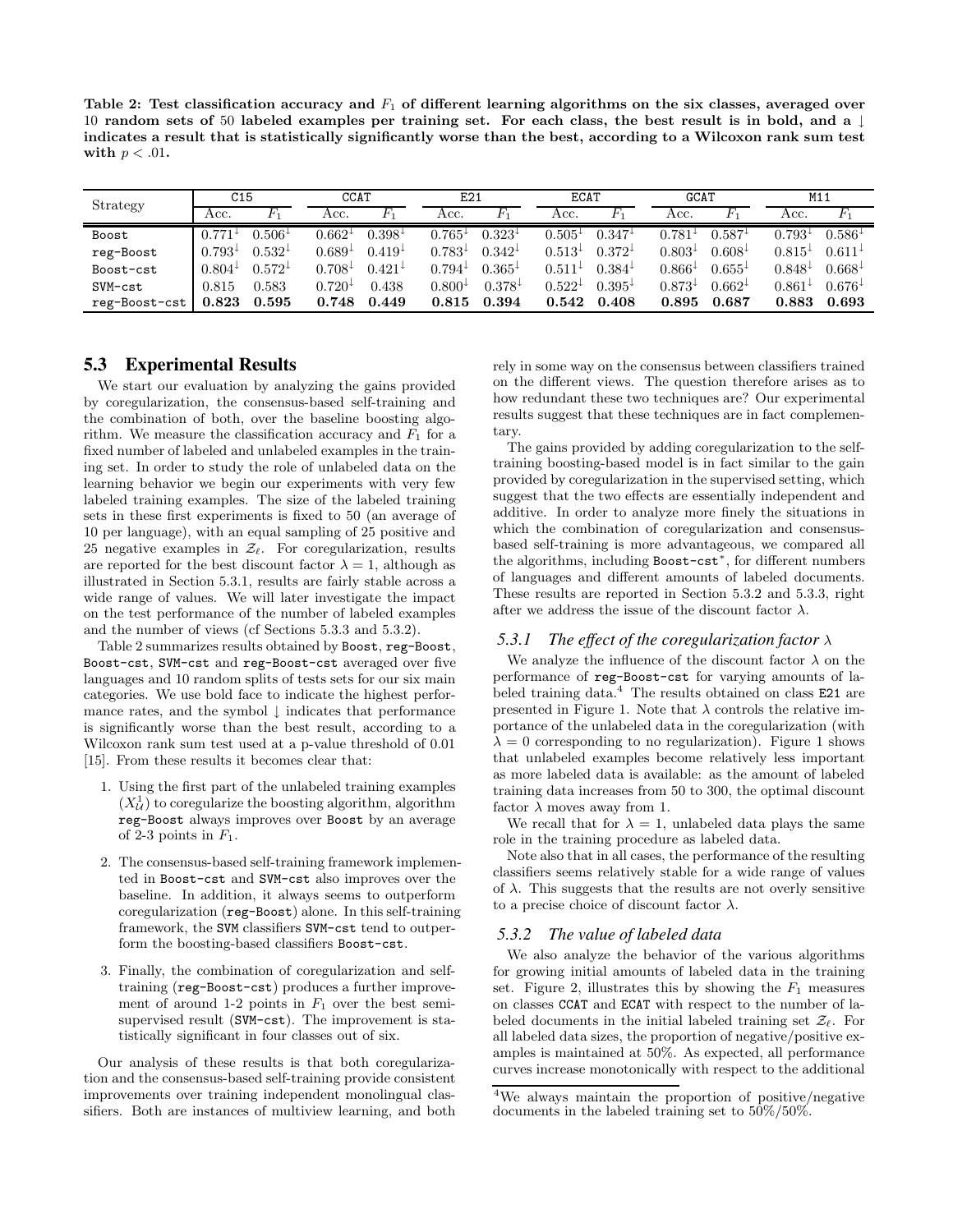

**Figure 2:** F<sup>1</sup> **on classes** CCAT **and** ECAT **with respect to the number of labeled documents in the initial labeled**  $\text{training set } \mathcal{Z}_{\ell}.$ 

labeled data. When there are sufficient labeled examples, all algorithms actually converge to the same  $F_1$  value, suggesting that the labeled data carries sufficient information and that no *additional* information could be extracted from unlabeled examples. For a low number of labeled training data, the contribution of each of the algorithms that use unlabeled data is clearly shown. Note that these curves are obtained using five languages, such that the highest performance is achieved by Boost-cst<sup>∗</sup>, which is consistent with the findings of the previous section. When fewer views are available, the relative positions of the top algorithms are different, but the effect is similar in that the gains are more important when fewer initial labeled documents are available.

## *5.3.3 The effect of the number of languages*

In our experiments, the unlabeled training set was split in two parts, one for coregularization and one for self-training. Our motivation was to examine the effect of each of the techniques individually without introducing any bias by performing coregularization and self-training on the same unlabeled data. The previous results suggest that the performance gain is higher when unlabeled examples are iteratively labeled in the self-training framework than when they are used in coregularization to enforce agreement between the language-specific classifiers. The question therefore arises as to what the performance would be if all the unlabeled examples were used in consensus-based self-training rather than being split between coregularization and selftraining? In addition, the consensus is expected to be more reliable when there are many views than when there are few, in which case the language-specific classifiers could agree by chance but erroneously. We therefore investigate the effect of the number of views on the performance of the reg-Boost-cst and Boost-cst<sup>∗</sup> algorithms. Figure 3 depicts these results by comparing both algorithms for varying numbers of languages on two classes, E21 and C15. All re-



**Figure 1:** F<sup>1</sup> **with respect to the coregularization factor** λ **for different labeled training sizes on class** E21**.**



**Figure 3:** F<sup>1</sup> **with respect to the number of languages used for coregularization and self-training on classes** E21 **(solid) and** C15 **(dash). Comparisons involve** reg-Boost-cst **(**-**) and the boosting algorithm using** the unlabeled examples  $(X_{\mathcal{U}}^1 \cup X_{\mathcal{U}}^2)$  for self-training Boost-cst<sup>∗</sup> **().**